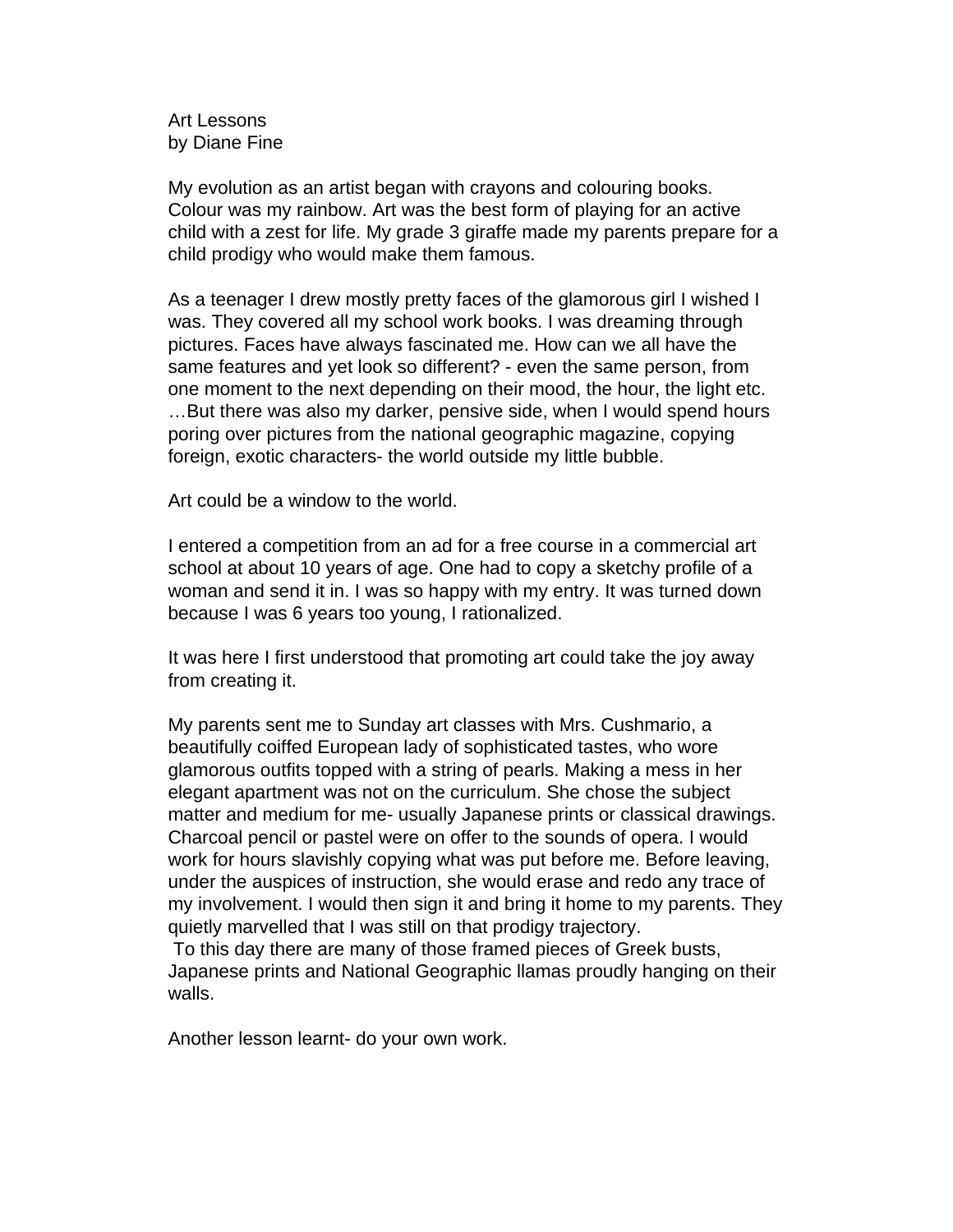I excelled in art in High school and loved the eccentric Miss Irgo's classes which gave us more license for individuality. She didn't give us much direction- a welcome reprieve from Mrs. Cushmario. She did though look the part of the iconoclast bohemian with her long black hair, dark eye makeup and jewelry studded fingers.

Lesson learnt: art was a way of life and could be expressed in many ways.

 I plastered paintings of the impressionists and Fauves all over my walls, and listened to baroque music for hours on the second hand record player my father bought me. No one in my family was artistic. Our house was decorated in plastic covered furniture without a beautiful artifact to be found. There were few books, let alone art books. Where did the thirst for beauty and creative expression come from? I felt like an alien in my own home with a bionic third eye that affected my mood and psyche.

Art was already my elixir in life.

There developed a hunger for identifying with like-minded others in the past and present. The world of art beckoned.

I enrolled in a Bachelors of Art majoring in Fine Art at Sir George Williams University in Montreal (Concordia)- renowned for their Fine Arts program. My professors were well known practising artists; Guido Molinari, Gentile Tondino, Yves Gaucher, Charles Gagnon. I had the most wonderful extensive art history education here. It was a thorough bedrock exposure to the world of art where I was taught every form of 2 and 3 dimensional art from printmaking, silk screening to sculpture and life drawing. My American Literature teacher was Margaret Atwood. (It was an era when a well-rounded humanities education was encouraged and respected as a starter kit for every life).

In my first art class at university the professor announced that the year's goal was to undo all the accumulated damage of our art related conditioning to date. The harsh reality was that the safety nets would be removed- those black, bold lines of the colouring books and the slavish copying without thinking. We would be venturing into unknown territory. No more reproduction of pretty, predictable pictures. Our long dormant imaginations were to be unleashed and this would free us to express our individuality as true artists. This was accomplished by losing attachment to the outcome. It was a year of endless failures. A year of 'chucking out' each attempt to create a masterpiece. There was little to show for the year other than a reshaped right brain. This was the true beginning of my life as a visual artist.

The same first life drawing that we were so proud of at the beginning of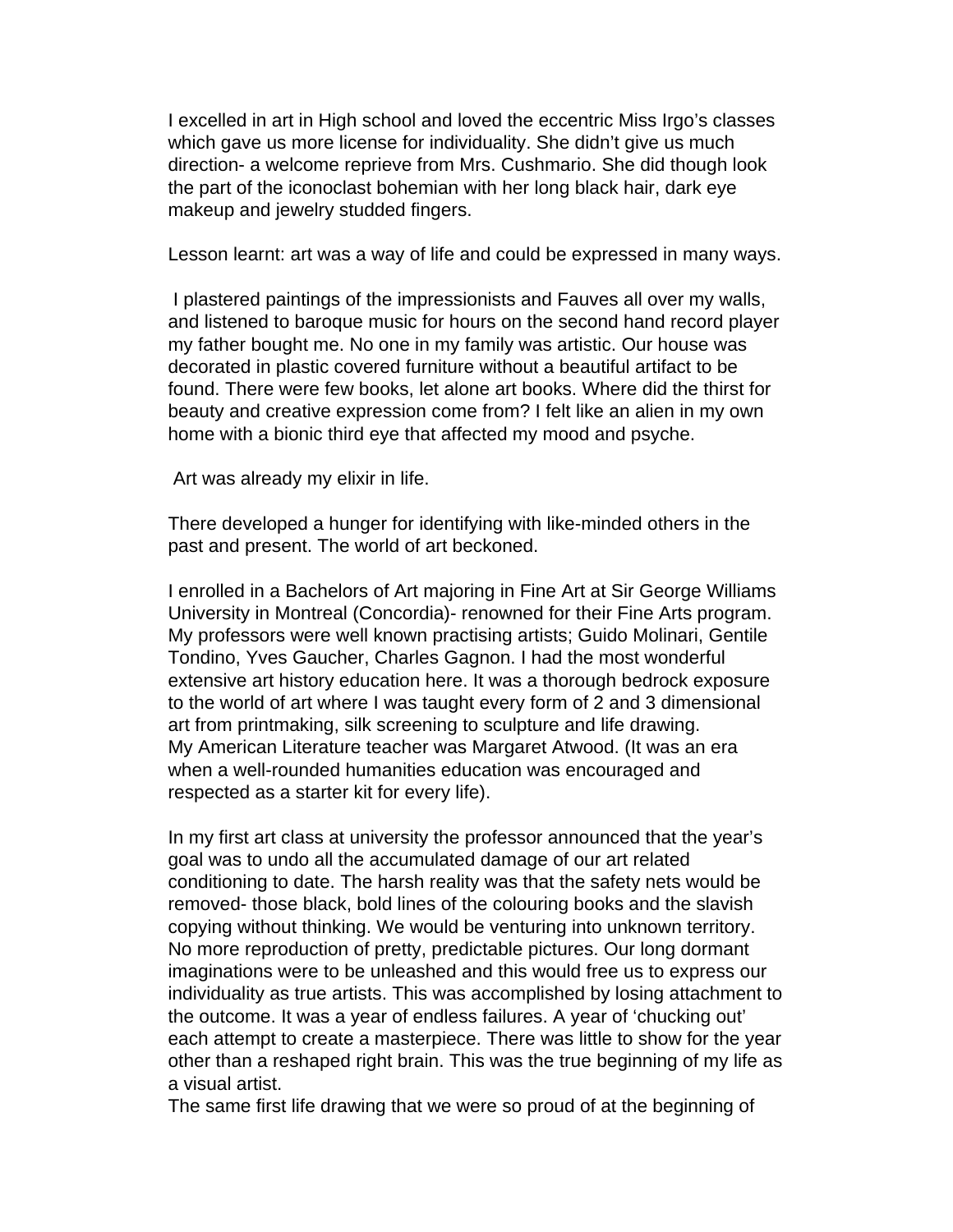the year, was an embarrassment by the end of the year.

Lesson learnt: be ready to fail.

I moved with my by now little nuclear family to Toronto to further my art education. I attended University of Toronto and studied art history with McAllister Johnson and then enrolled in fine art classes at the Three Schools of Art (Larry Middlestat) for three years and the Toronto School of Art ( studying printmaking with Vera Frankel and life drawing with Paul Young) for two years.

I have no recollection of how I became interested in copper enamelling, but I attended classes at Central Tech for years learning how to do grisaille and cloisonné technique which I applied to jewelry making. I was serious enough about it to buy my own kiln and go into production commercially. Cloisonné always attracted me as I saw it as miniature stained glass.

I also went on another creative tangent very early on in my marriage when I bought a huge rya rug backing and tapestry wool to create my own rug, from a Swedish woman's booth at the CNE. Once again my three bionic big eyes were to blame. It was an impulse buy that took three years to complete. It was a 10x6 foot, 2-inch pile rug. At the time of purchase we had very little furniture. Ten miles of wool and three years of backbreaking work later, it was on the floor- a magic carpet which is still the hearth of the home. Not being a kit, there was much expensive wool left over which I subsequently turned into four more rugs, 30 needlepoint pillows. 4 needlepoint ottomans, 3 needlepoint lamps, one needlepoint sculpture, about 25 hangings. I am forever working on a new piece to this day. (Lately I have been reinterpreting my abstracts into needlepoint paintings). By adopting these needlepoint works, I was liberated to be able to carry my creativity with me everywhere- often working on small pieces that I would sew together into one large piece-and so was born my alter ego: Madame Lafarge.

In both the rug and needlepoint applications I used the wool like an impressionist paintbrush, encouraging the eye to mix the colours of dots, slashes and strokes. I could keep the same colours, but combine them in endless variations which ensured the underlying unity of the piece.

Another lesson… Art can be reinvented in a medium from rugs to riches.

My professor from university, Gentile Tondino, used to come to my house during those heady years to give me critiques about the first rug which he accepted as a major painting assignment for his course. Once completed,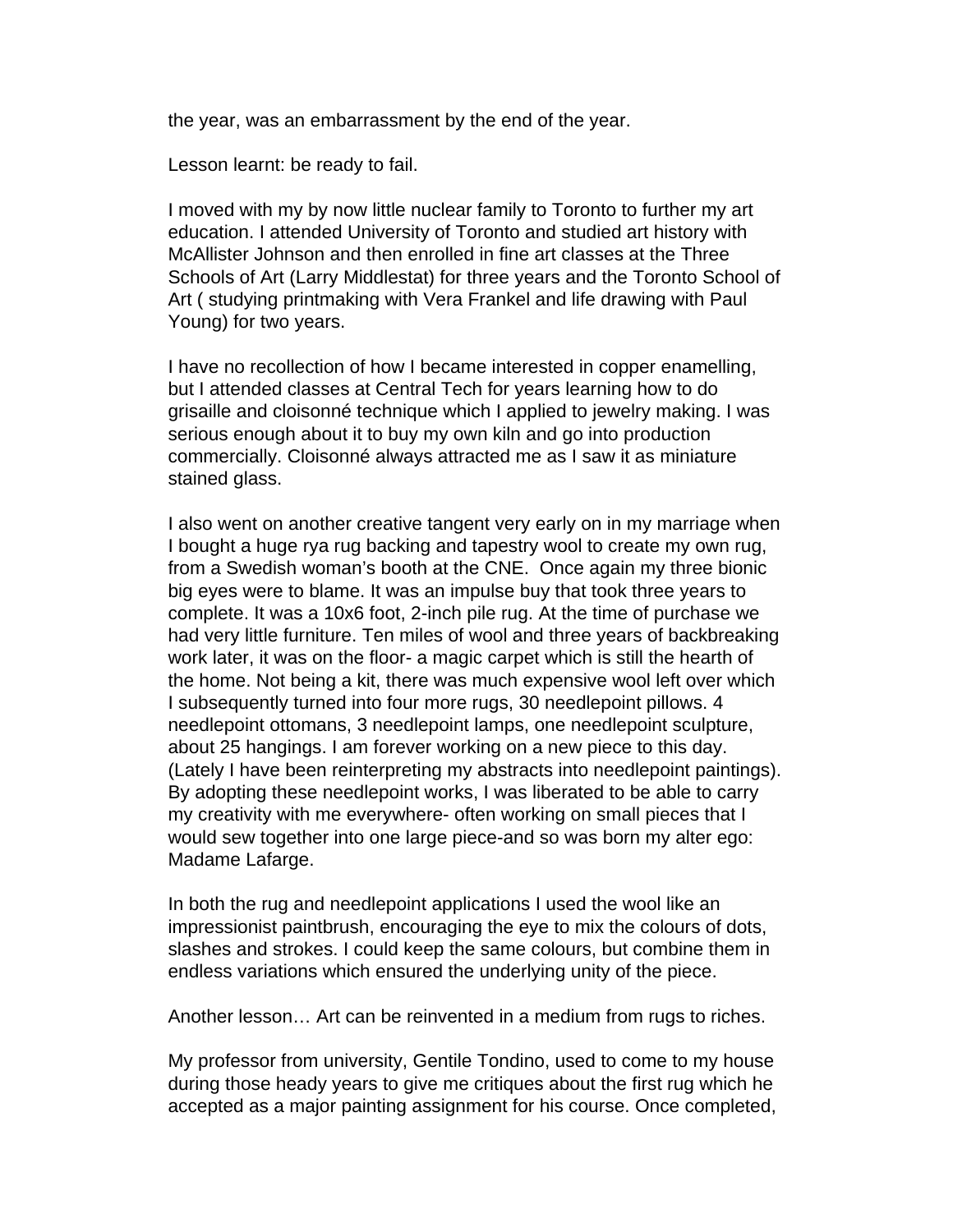no one was permitted step on it, then they were allowed to without their shoes, then with their shoes, then with their muddy boots, then it weathered vomit, babypoo etc.… Yet it still looks as fresh as the day I finished it (because I keep banging it upside-down with a broom after a fresh snowfall every year as is the custom in Sweden). This exempted my need for visits to therapists.

Next lesson- Art as therapy, as Alan de Botton would say.

Art was on the back burner during my years as a stay at home mom. I did manage to write and illustrate two cookbooks to keep my creativity, other than diaper folding, alive- 'The Cookie Bookie' and 'Perfect Pies' – both published by Macmillan of Canada and William Morrow, U.S.A., sold in North America and Europe. In those years I also worked on commercial art assignments.

 My personal works up until the age of 40 were black and white (other than the rugs and needlepoints). I didn't trust myself with a full palette of colour as I feared the temptation would be like a child in a candy store consuming everything in sight. I felt black and white was a starker, more direct route to individual expression.

I often prefer black and white drawings with their construction lines to be more descriptive about the process of creating than the finished paintings.

There were many mediums to explore: lino cuts, intaglio prints, pen and ink, and of course graphite pencil and charcoal. I produced many lino landscapes and still lives and did many pencil and charcoal life drawings during that period, which included an extensive series of charcoal drawings of Fjords executed during a trip to Norway. Drawing endless selfportraits was also a catalyst to become more self-aware, a major learning curve in using the medium and experimentation with character description…like Monet's waterlilies.

My black and white diet was broken when I began a series of coloured pencil semi representational drawings of nude women in settings of nature. There were women as trees whose hair became the branches, women floating in the sky as clouds, women lying under running brooks pinned down by rocks…. This was a time of unrest in my life and the drawings were an outlet for my feelings.

Lesson learnt- art is often a metaphor for life.

My next series of women showed I was gaining confidence. These women were once again nudes- self-portraits of women from the neck down as I believed that what I could see of myself looking down(faceless), was the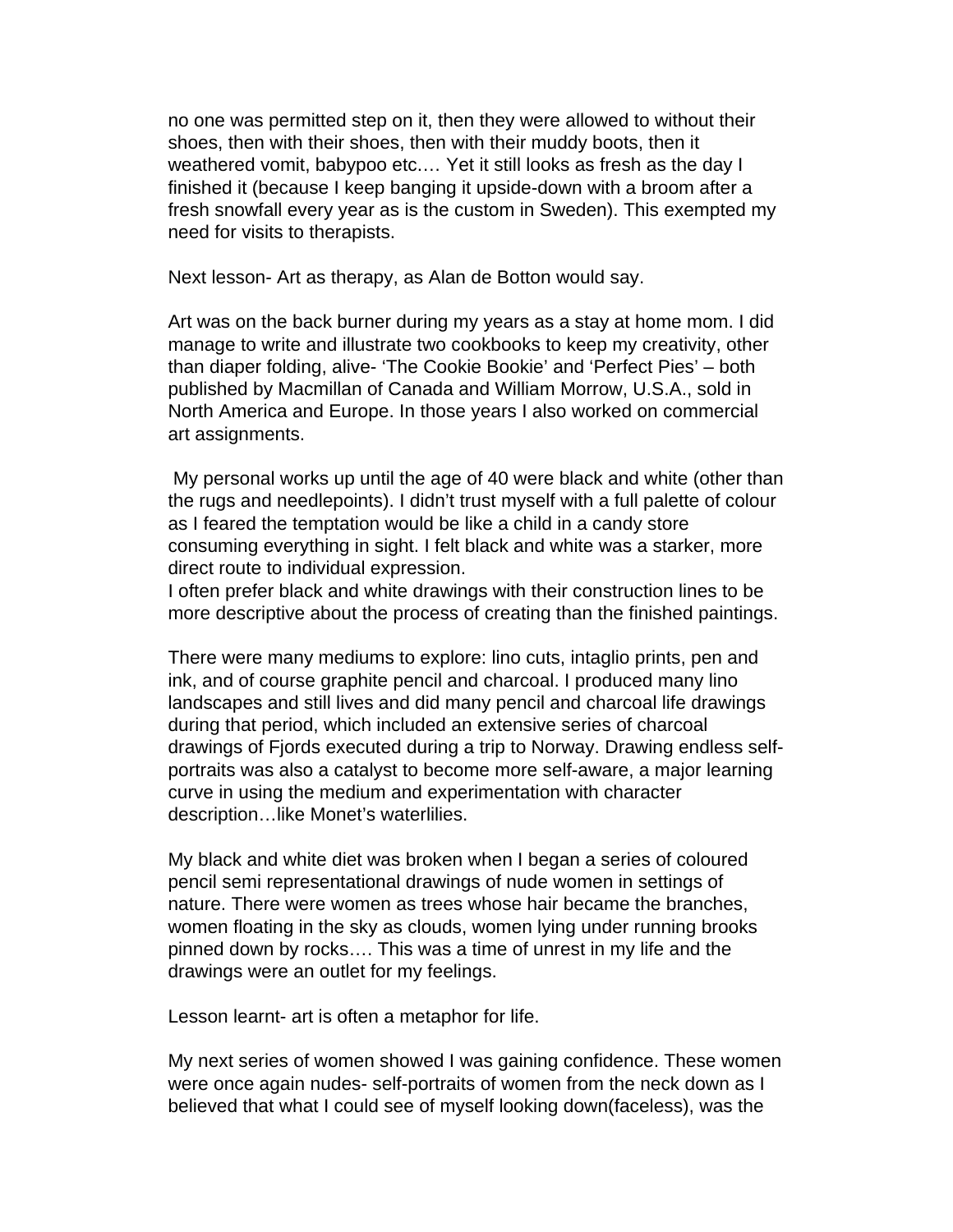only true self -portrait. These truncated body parts were set indoors this time, immersed in patterns of table cloths, curtains and articles representing domestication. In other words, they spoke of my existence as a homemaker.

It combined my sense of the body (being a dancer and fitness professional and student of life drawing) with my life as a homemaker and mother. These were not conscious choices of subject matter but just emanated from my being.

Lesson learnt: art is an extension of one's own experience, vision and personality.

I taught art at Ajax High School for a year. Teaching proved to be the best opportunity to learn.

We moved to England, a fresh visual territory for me. The gardens, ancient buildings and quilted hills became my subject matter. Every day I would bike through the quaint countryside. After completing many acrylic paintings, I became interested in flowers and the medium of collage.

 I began with cut or torn acrylic painted paper. One day I tried on my sister's exquisite long skirt and decided it didn't fit properly. On my next bike ride I determined to cut it up and integrate it into my next collage. Upon returning back to our cottage I grabbed a scissors and committed the evil deed before I could change my mind. This was the beginning of over a decade of incorporating textiles in my collages. That particular skirt was immortalised 14 times with the hope my sister would never recognise it in my work. Soon after, on yet another bike ride, I noticed the patterns of vegetation along the path were endlessly varied and beautiful. I knew that I could only use dried organic matter in my pieces, but still, there was so much to choose from. I would come back to the cottage with all kinds of dead, dried, brittle grasses and ferns pouring out of my bicycle basket. (People wondered about this Canadian).

There is something about elements in nature that are always surprisingly abstract to me. I see the same patterns in nature that repeat themselves from microcosm to macrocosm and vice versa.

Dozens of still lives poured out of me- all manner of flowers in pots. They were colourful and joyous. Each one began by moving shapes of fabric, dead vegetation, and painted acrylic paper around on a blank board until the puzzle solved itself. This could take months of layering and was often tedious work.

 I lived in a town in the north Cotswolds, England for 12 years. I joined the artist's cooperative. This was an opportunity to interact with an artist's